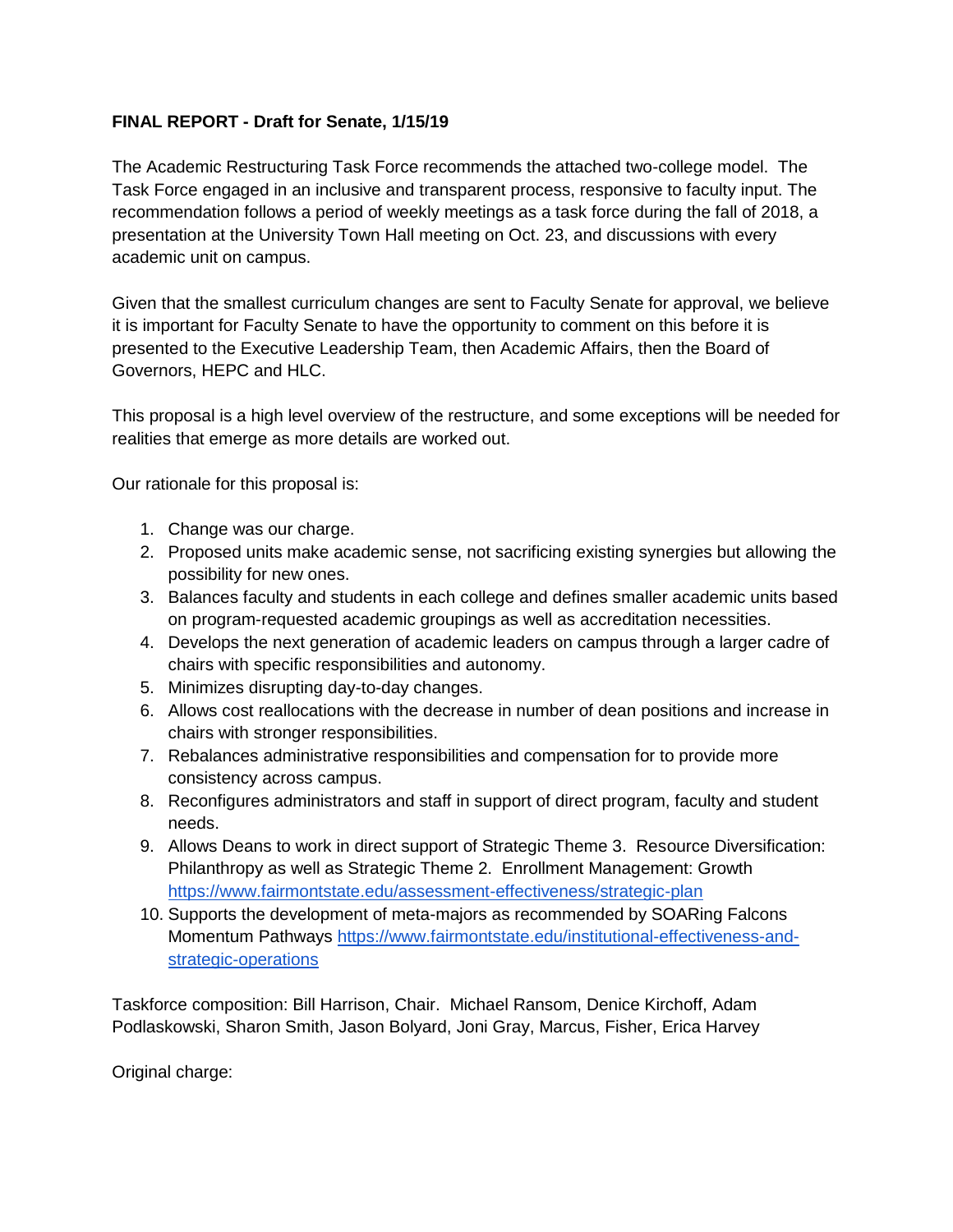#### The Taskforces shall:

- 1. Examine the proposed academic reorganization and make recommendations relative to the following:
	- a. Realign units based on a central, focused approach that takes into consideration synergies of knowledge and functional responsibilities;
	- b. Realign academic units based on best practices; naming opportunities, scholarship and teaching synergies
- 2. Recommend an implementation path and timeline while ensuring broad-based participation from stakeholders in the process
	- a. Establish a baseline and metrics for measuring progress and completion of Taskforce recommendations.
- 3. Implement a comprehensive communications strategy to both inform and involve Fairmont State stakeholders in the work of Taskforces.

### **INTERIM REPORT**

Agreed at the meeting 10/18/18:

- Bill will put together a series of powerpoint slides based on the information in this document to accompany his presentation. He will send this by Sunday night.
- Sharon will create a handout showing the proposed new org structure, based on a graphic by Adam showing their original draft, ours and then a side by side comparison. Adam will get that to Sharon before 10 pm Friday. Sharon will add some words and make it visually work and get it to Bill by Saturday.

Restructuring Taskforce Interim report:

- 1. Taskforce composition: Bill Harrison, Michael Ransom, Denice Kirchoff, Adam Podlaskowski, Sharon Smith, Jason Bolyard, Joni Gray, Marcus, Fisher, Erica Harvey)
- 2. Our process: 5 meetings, every Tuesday. Relatively representative group from various areas; faculty were consulted as were administrators in certain areas. Asked for information from Harvey: costs, process of , responsibilities of deans, chairs, associate deans, numbers in the current structure (faculty and students), overview of previous drafts
- 3. Our Charge
	- a. Written to entire campus community (see below)

The Taskforces shall:

- 4. Examine the proposed academic reorganization and make recommendations relative to the following:
	- a. Realign units based on a central, focused approach that takes into consideration synergies of knowledge and functional responsibilities;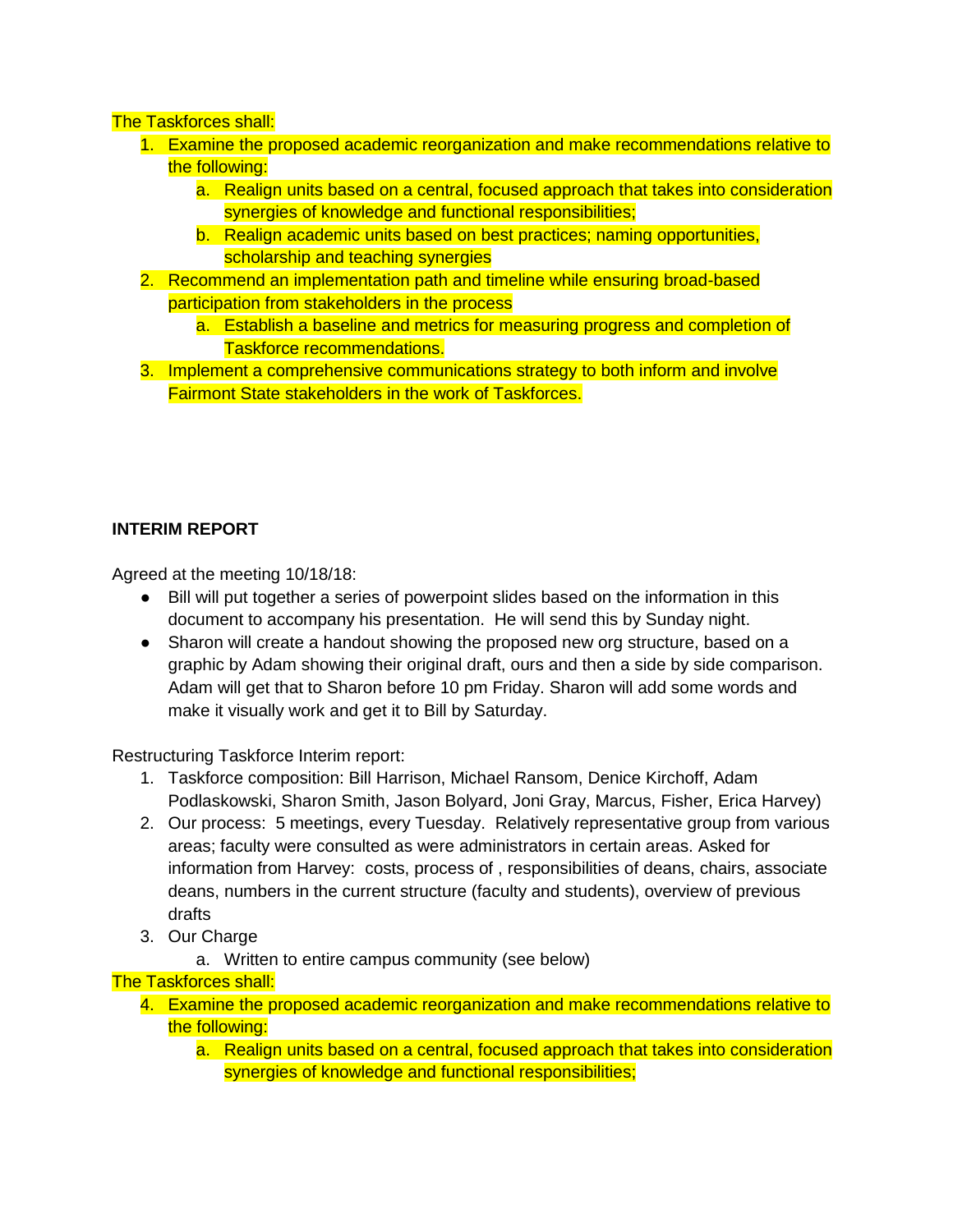- b. Realign academic units based on best practices; naming opportunities, scholarship and teaching synergies
- 5. Recommend an implementation path and timeline while ensuring broad-based participation from stakeholders in the process
	- a. Establish a baseline and metrics for measuring progress and completion of Taskforce recommendations.
- 6. Implement a comprehensive communications strategy to both inform and involve Fairmont State stakeholders in the work of Taskforces.
	- b. Why we are restructuring from Rick
		- i. Time to review (last review was 10 years ago)
		- ii. Cost reductions
		- iii. Enhanced revenue possibilities Academic Centers of Excellence
		- iv. Create available synergies
		- v. Balance in numbers of faculty/students
		- vi. Improved marketing
- 4. Should we put our current organizational structure here first?
- 5. Original proposal from summer (which we came to realize had a lot of previous drafts that were quite varied.)
- 6. Our proposal
	- a. What we think are improvements
		- i. Equalizes the number of faculty
		- ii. Doesn't require a lot of physical reorganizations- which will keep current synergies
		- iii. Cost down to 2 deans,
		- iv. Advertising 2 colleges
		- v. Having chairs be actual chairs with responsibility can make sure that accreditation is handled well. Did we ever decide if this was possible? Would we hire people for this or re-arrange duties of current employees?
		- vi. Provides many opportunities for individuals to develop leadership capabilities as chairs with some autonomy.
		- vii. Allows us to move to a consistent definition of colleges and departments, deans and chairs.
		- viii. Allows new synergies based on proximity.
		- ix. Connects to strategic plan….
			- 1. Mention relevant core values- family (interdependence and mutual support) our proposed structure certainly does that
			- 2. would our proposed structure help with retention- maybe mention meta-majors as a possibility?
			- 3. Would the professional college help attract non-traditional students or students who would like to try to make a new career choice?
			- 4. Would grant writing be more streamlined if we only have two colleges?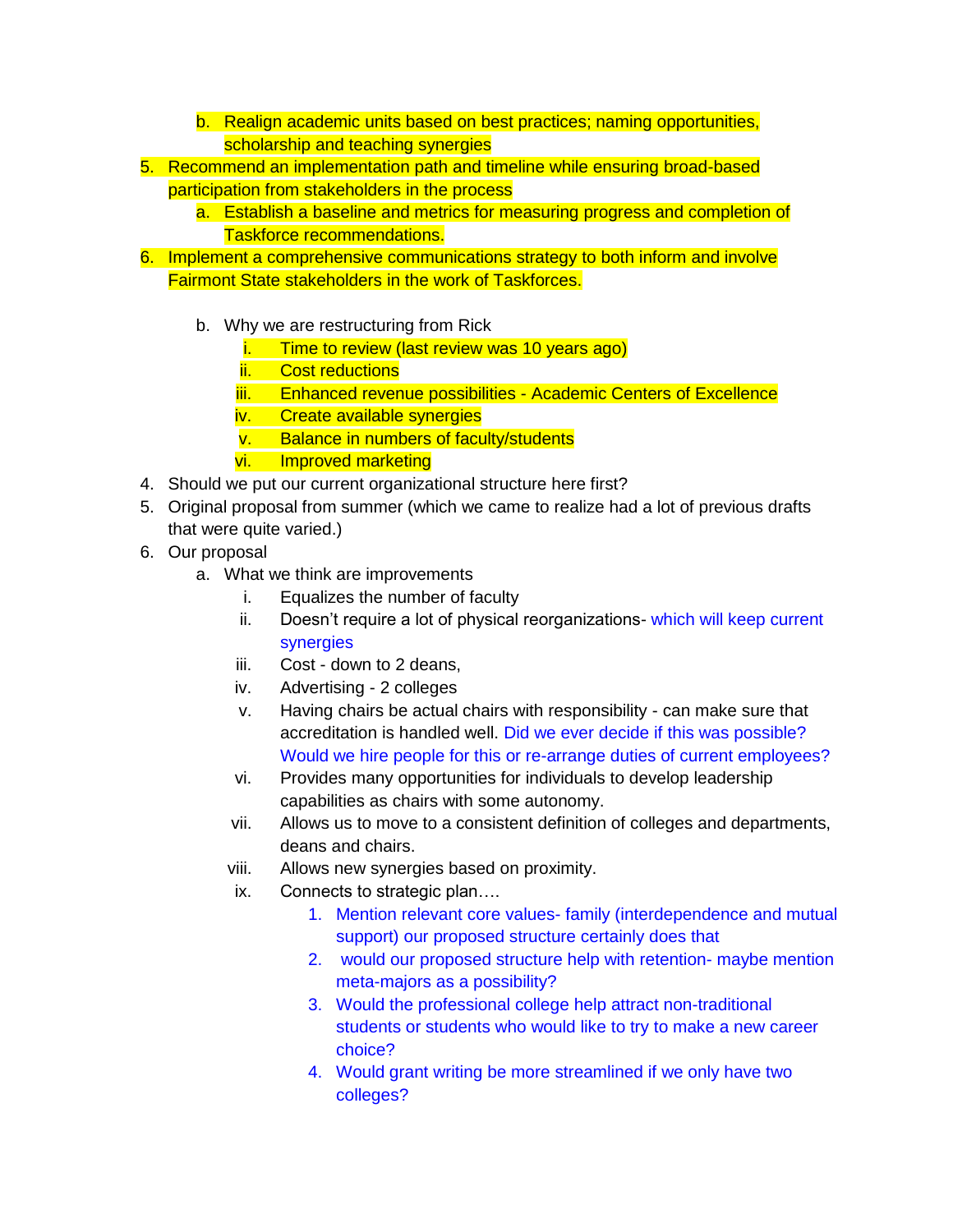- b. Still to do:
	- i. Meet with departments to ask for preferred names and fine-tuning of faculty affiliation
	- ii. Honors program,
	- iii. Academic Centers of Excellence,
	- iv. Graduate Studies (have these stay with their programs since the faculty are mostly the same. Only one grad program in the Arts and Sciences v. Implementation timeline - TBD
- 7. Finish by asking for suggestions, questions, concerns. Will still be meeting each Tuesday so if you feel you haven't been represented, you are welcome to meet with us.

Our progress on the Charge, by point:

- 1. Examine the proposed academic reorganization and make recommendations relative to the following:
	- a. Realign units based on a central, focused approach that takes into consideration synergies of knowledge and functional responsibilities;
	- b. Realign academic units based on best practices; naming opportunities, scholarship and teaching synergies
- 2. Recommend an implementation path and timeline while ensuring broad-based participation from stakeholders in the process
	- a. Take until the end of the academic year to really consult with each unit of faculty about the restructure. Reps from Taskforce meet with each academic unit. Align with strategic plan to make sure the proposed organizational structure supports that document and the mission. Define and announce effects on operating budgets of various units.
	- b. Convene representative taskforces or committees to define and announce administrative position descriptions and remuneration/release time (dean, chairs, assessment coordinators) prior to advertising for any such positions. It is really important to create positions that attract good people.
	- c. Bring proposed new structure to BOG in the summer
	- d. Search for deans in the fall of 2019. We as the faculty on the committee are ok with having interims serve while a good, broadly-supported new structure is implemented.
- 3. Establish a baseline and metrics for measuring progress and completion of Taskforce recommendations.
	- a. Set up milestones.
	- b. Measure the success of communications strategies and faculty buy-in to proposal. (survey, blog responses, collated responses at meetings)
- 4. Implement a comprehensive communications strategy to both inform and involve Fairmont State stakeholders in the work of Taskforces.
	- a. Members of this Taskforce to meet with each college, school, and/or department to present details and hear suggestions for naming, synergies, Centers, faculty affiliation
	- b. Put the proposed models on the web so that they are available for faculty review.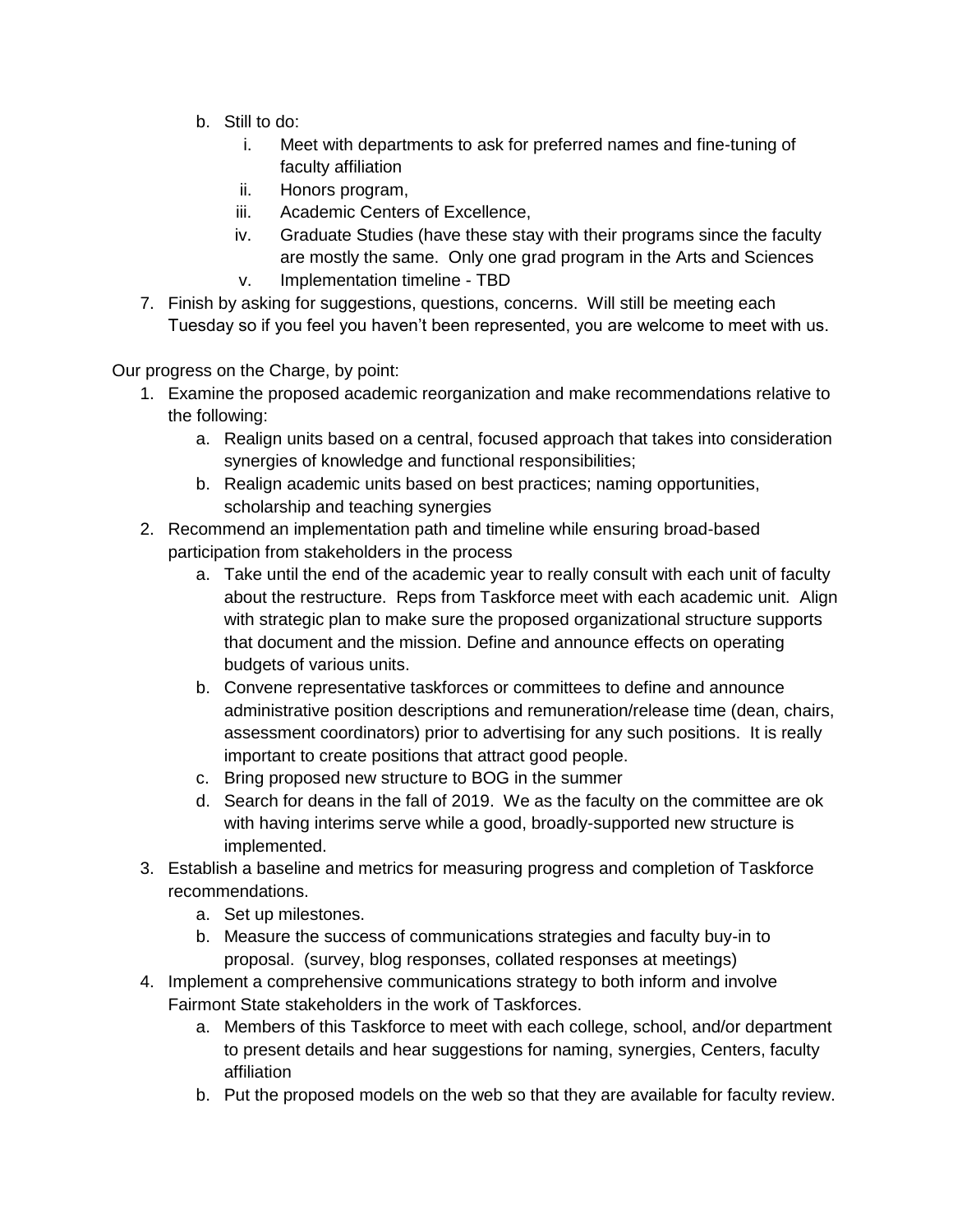- c. Put a blog with comments to let faculty post about it. With attribution. Can be behind a firewall of login.
- d. Appoint and announce a communicator for the process. Have the President or University Relations make this announcement.

Thank you Erica!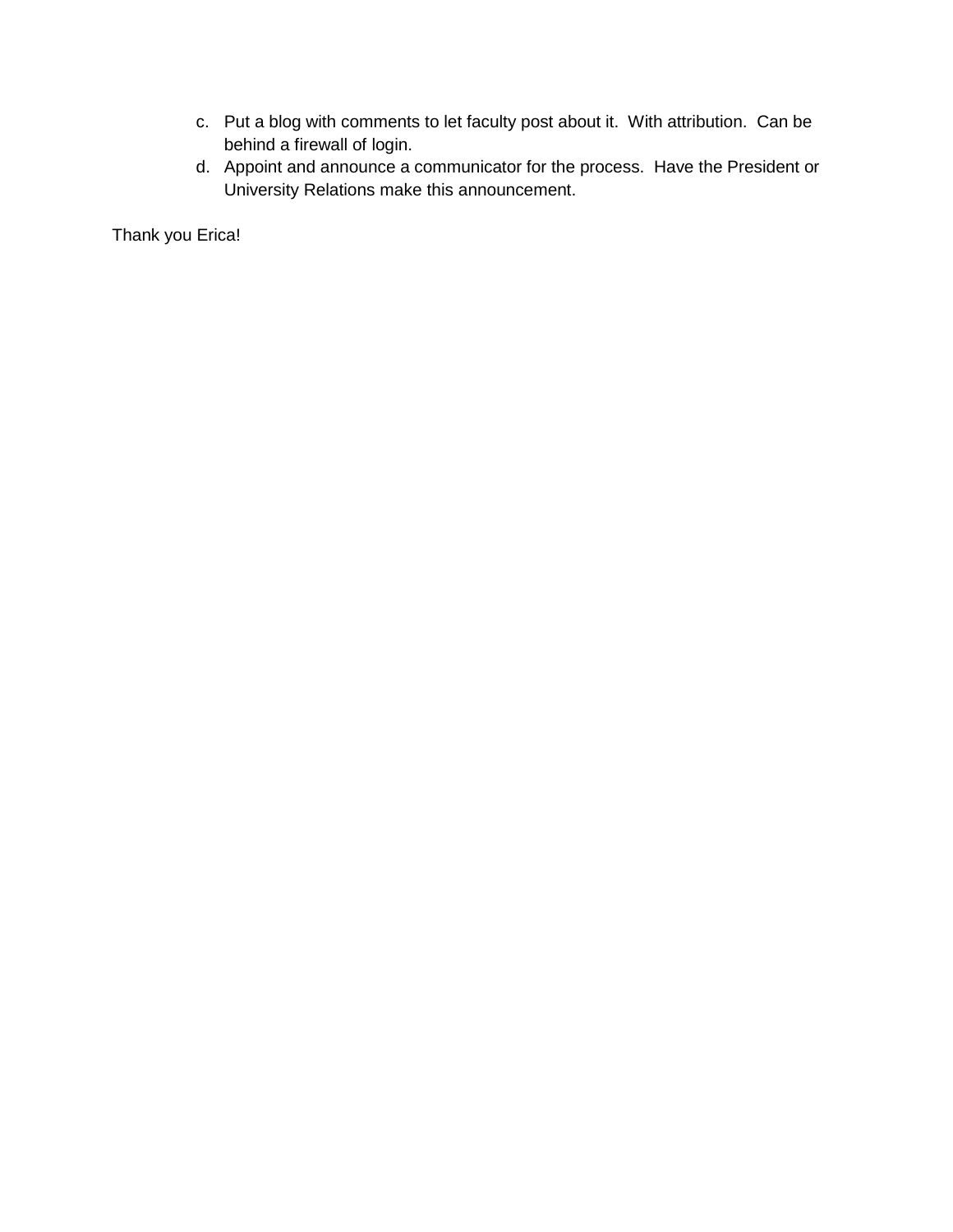## **Proposed Two-College Restructuring**

The Academic Taskforce recommends a two-college design. The names of the colleges (in bold) may be subject to change but were chosen as descriptors reflecting generally accepted terms. The academic units (underlined and bulleted) may be labeled as "schools" or "departments" or another title; however, we do recommend consistent naming of all units (i.e. School of Fine Arts, School of Humanities, School of Nursing **OR** Department of Fine Arts, Department of Humanities, Department of Nursing, **but not**, School of Fine Arts, Department of Nursing).

Faculty numbers (in parentheses) reflect the most current totals as of Fall 2018.

# **College of Arts and Sciences (82.5)**

- Fine Arts: (13.5 faculty)
	- $\circ$  Art (5)
	- $\circ$  Music (6)
	- o Theatre Arts (2.5)
- Humanities: (16 faculty)
	- o Communication (2)
	- o Language & Literature (13)
	- o Philosophy (1)
	- o Folklore
	- o Journalism
- Mathematics/Computer Science: (10 faculty)
	- o Mathematics (8)
	- o Computer Science (2)
- Natural Sciences: (17.5 faculty)
	- o Biology (5)
	- $\circ$  Chemistry (6)
	- o Forensic Science (2)
	- o Geoscience (2.5 does not include 3 NASA FEAPs)
	- o Physics (2)
- Social/Behavioral Sciences:
	- o Social Sciences (18 faculty)
		- Criminal Justice (8.5)
		- $\blacksquare$  History (4)
		- National Security & Intelligence  $(4 = 3 + 2@50\%)$
		- Political Science (1.5)
	- o Behavioral Sciences (9 faculty)
		- Psychology 6)
		- Sociology  $(2)$
		- Geography  $(1)$